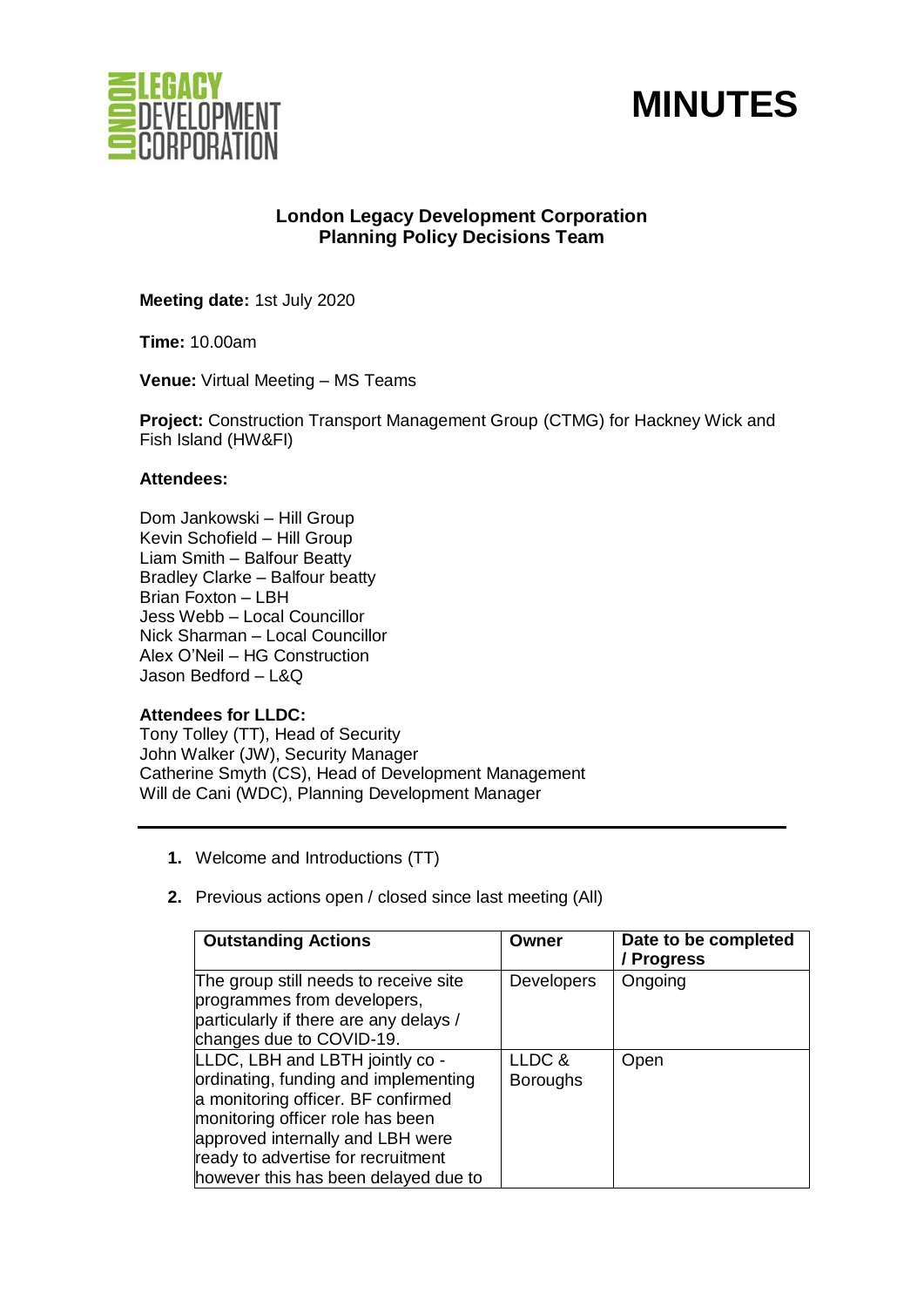| COVID-19. BF also confirmed LBH<br>are appointing two enforcement<br>officers from team on a secondment<br>basis.                                           |             |      |
|-------------------------------------------------------------------------------------------------------------------------------------------------------------|-------------|------|
| <b>TT confirmed draft Road Safety Study</b><br>(RSS) would hopefully be available for<br>review in August before being finalised<br>at the end of September | <b>LLDC</b> | Open |

- TT confirmed they are working through finalising contracts and looking to commence initial Road Safety Study shortly.
- NS highlighted the importance of short term measures that can be implemented by the return to school in September.
- BF confirmed LBH are looking to close 20 more streets across their area until 11<sup>th</sup> July including Felstead Street up to Berkshire Road as part of their Safe Streets initiative.
- TT confirmed CCTV team have been working at Hackney Wick station and reviewing light installation measures. A working group will be setup to ensure the key stakeholders are included in the discussions.
- **3.** Discussion on development sites (All)

### *Telford Homes – Wallis Road*

- *The group noted that there was no attendance at the virtual meeting from Telford Homes.*
- *WDC followed up with SP and requested an update in relation to their site.*
- *SP provided an update newsletter in response that was circulated to the group who were invited to comment / question on the update. No responses were received.*
- *TT raised issues of breach of construction management plan and confirmed it would be taken up with Telford homes.*

#### *Canbury Construction – Wallis Road & Berkshire Road*

- *The group noted that there was no attendance at the virtual meeting from Canbury Construction.*
- *WDC followed up with DG and requested an update in relation to their site.*
- *DG provided an update via email that was circulated to the group who were invited to comment / question on the update. No responses were received.*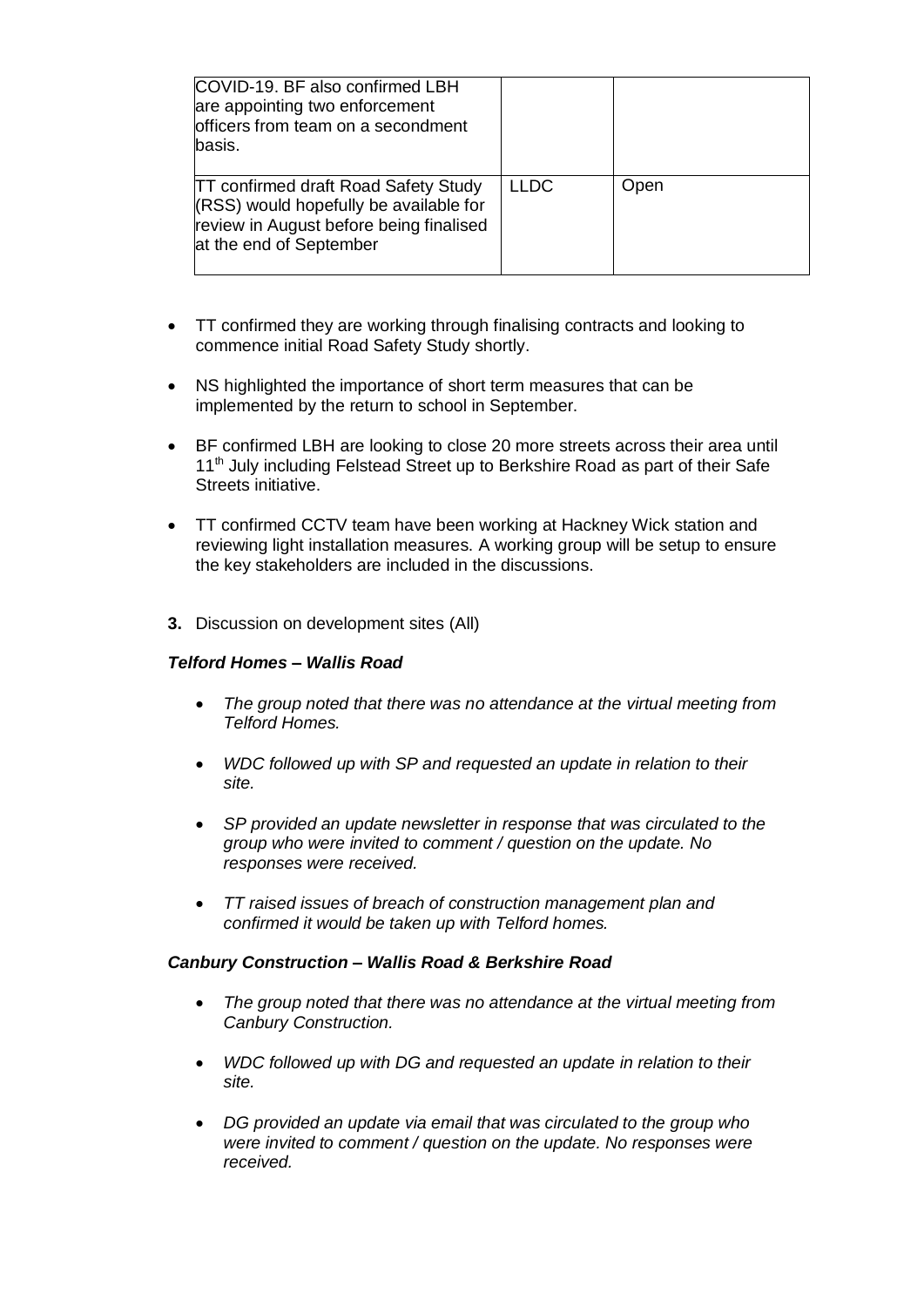# *L&Q – Bream Street*

- *JB confirmed L&Q are increasing their on-site team and gradually tapering up towards full capacity.*
- *JB confirmed COVID marshals / officers are located around the site ensuring specific COVID measures are adhered to.*
- *JB confirmed all COVID measures are now in place including socially distanced canteen / break out areas.*
- *JB confirmed they are starting to drop scaffolding on road-side blocks and they are continuing with internal works on other blocks.*
- *JB confirmed crossing / lollipop officer has been removed and L&Q are looking at reinstating in September.*
- *The group queried whether the crossing officers could be reinstated to support usage during school holidays and JB confirmed this could be done for Ironworks residents.*
- *TT made L&Q aware of a complaint that had been received from ironworks in relation to increased traffic, HGV movements, signs defaced and no crossing warden specific to their building.*
- *JB responded to the complaint where he was aware of the issues.*
- *JB confirmed they are not able to use Taylor Wimpey's Monier Road site as car park following JL's assistance due to Taylor Wimpey concerns of potential amenity issues and subsequent complaints.*

# *Hill Group – Wyke Road*

- *DJ raised issue of parking as local car parks are now closed and on-site operatives struggling to find capacity to park.*
- *TT confirmed potential use of Here East MSCP and would report back to the group once an update is available.*
- *CS confirmed preference for MSCP instead of 90 Monier Road due to potential amenity issues and subsequent complaints.*
- *KS confirmed second gate is now in place that will be used to serve latter phase*
- *KS confirmed traffic marshals and gate man in place and they are up from 60 to 150 - 160 on-site operatives*
- *KS confirmed one-way systems, extra cleaning, social distanced break out areas and additional COVID 19 measures are now in place.*
- *KS confirmed one negative COVID 19 test has come back.*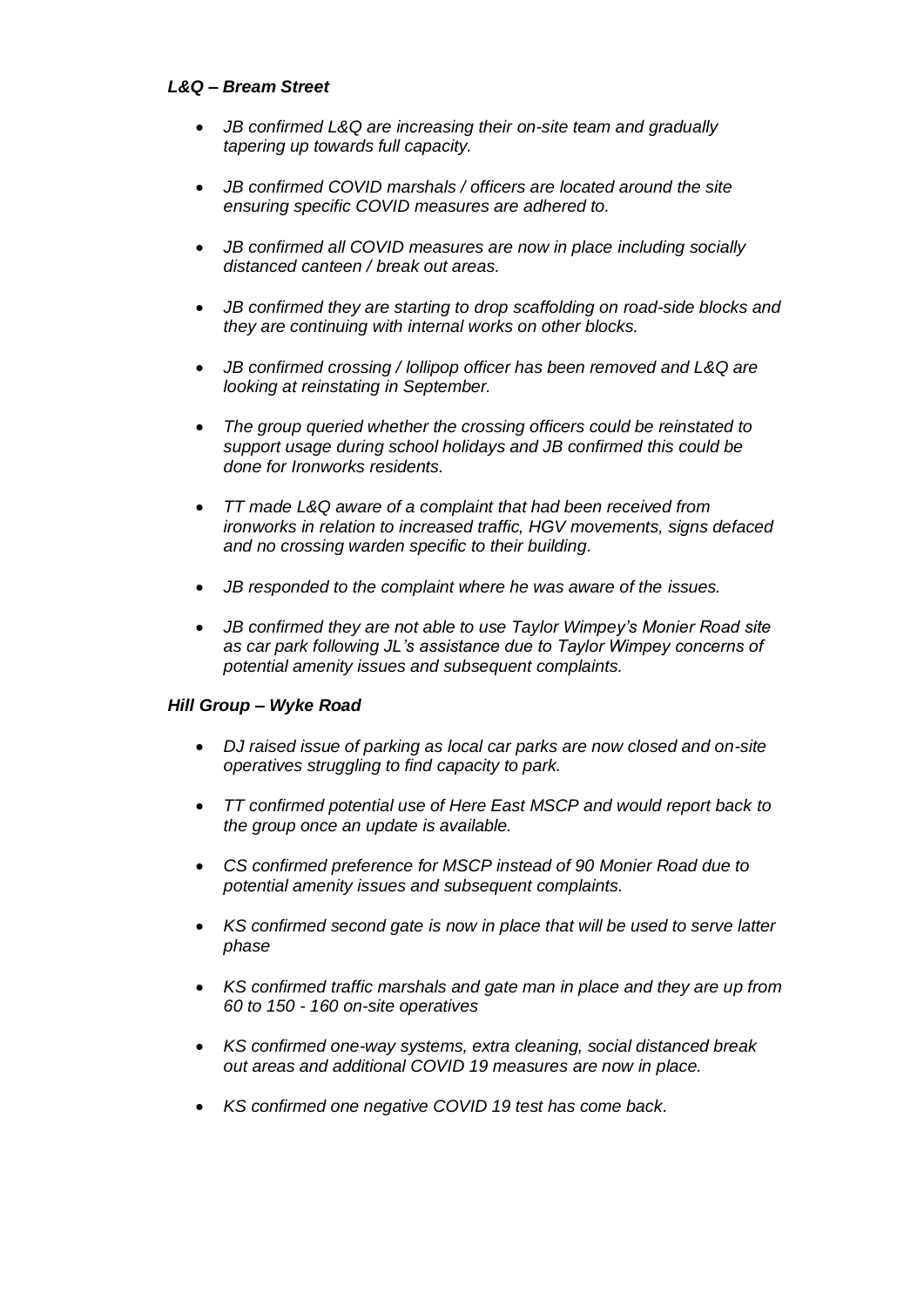- *KS confirmed pre-made cafe container is due to be delivered to serve onsite operatives with food / drink facilities to encourage less off-site movements from staff.*
- *KS confirmed up-to-date QR code is being used outside gate to provide site updates and site progress information to public and residents.*
- *KS confirmed an incident of on-sire operatives defacing parking sign occurred and has been dealt with on-site by Hill Group.*
- *KS confirmed Hill Group have handed over 16 of 21 blocks and next handover will be end of year with initial gate in place.*
- *KS confirmed they are going to finish off S.278 works later in the year, final, the tower crane will be removed in April 2021 and contract completion is January 2022.*
- *KS reported theft of 3 bikes had occurred which led to reconfiguration and improvement of on-site bike shed in form of a safer storage facility. This has increased cycling to work by approximately 4-fold.*
- *NS expressed support for bike facilities initiating uptake in cycling to work and highlighted it as an exemplar for other sites.*

# *Balfour Beatty - Bridges*

- *LS confirmed BB site remained open throughout lockdown.*
- *LS confirmed COVID 19 measures are in place including one-way systems, extra signage and cleaning outside areas.*
- *LS confirmed large car parking areas are in place for majority of on-site operatives.*
- *LS confirmed bike stores are being used more than normal.*
- *LS confirmed ongoing works on Hackney Wick side of the bridge include concrete works. Retaining wall works are ongoing in preparation of bridge lift currently planned for September 2020.*
- *Landscaping works on Olympic Park side are currently ongoing.*
- *TT requested an update on the s.278 works and installation of utilities at the end of Monier Road.*
- *LS confirmed temporary solution has been buried on-site and JV between LBTH are expected to complete works towards the end of 2020.*
- *LS confirmed pedestrian routes are all open and no footway closure sin place.*
- *TT expressed importance of collaborative working with Taylor Wimpey when they re-start on 90 Monier Road site.*